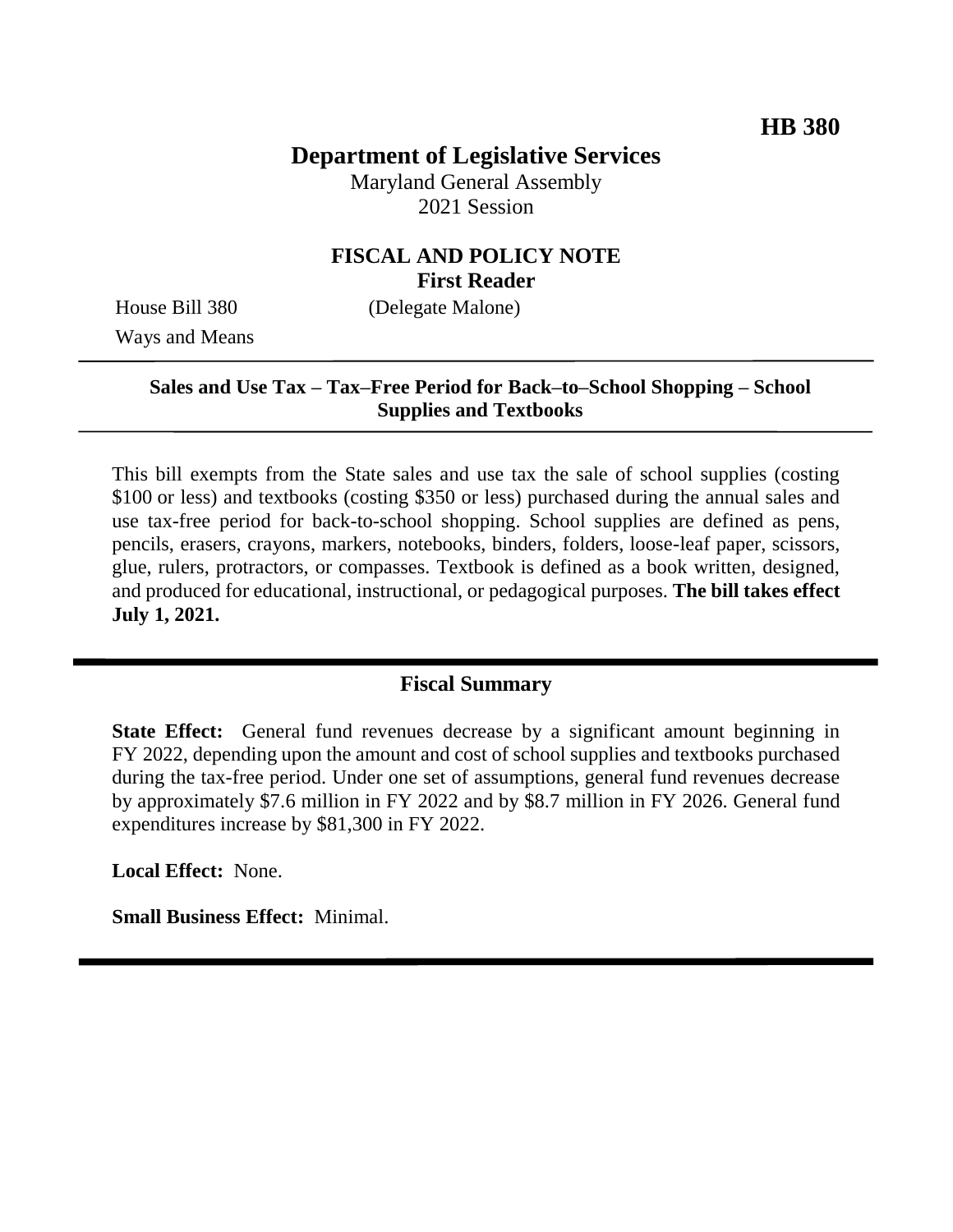### **Analysis**

**Current Law:** Chapter 6 of the 2007 special session created two annual sales tax-free periods: one in February for the purchase of specified Energy Star products or solar hot water heaters and one in August for the purchase of any item of clothing or footwear, excluding accessories, if the taxable price of the item of clothing or footwear is \$100 or less.

Chapters 236 and 237 of 2017 exempt from the State sales and use tax the first \$40 of the taxable price of any backpack or bookbag purchased during the annual sales and use tax-free period for back-to-school shopping.

The tax-free back-to-school shopping period extends from the second Sunday in August through the following Saturday.

*State Sales and Use Tax*

The sales and use tax is the State's second largest source of general fund revenue, accounting for approximately \$4.7 billion in fiscal 2021 and \$4.9 billion in fiscal 2022, according to the December 2020 revenue forecast. **Exhibit 1** shows the sales and use tax rates in surrounding states and the District of Columbia.

| <b>Exhibit 1</b><br><b>Sales and Use Tax Rates in Maryland and Surrounding States</b> |                                                                                                                                                                                                                                                                                                                           |
|---------------------------------------------------------------------------------------|---------------------------------------------------------------------------------------------------------------------------------------------------------------------------------------------------------------------------------------------------------------------------------------------------------------------------|
| Delaware                                                                              | $0.0\%$                                                                                                                                                                                                                                                                                                                   |
| District of Columbia                                                                  | 6.0%; 10.0% for liquor sold for on-the-premises consumption,<br>soft drinks sold for on-the-premises consumption, and restaurant<br>meals; 10.25% for alcoholic beverages for consumption off the<br>premises, tickets to specified sporting events, and specified<br>rental vehicles; and 8.0% for specified soft drinks |
| Maryland                                                                              | 6.0%; 9.0% for alcoholic beverages                                                                                                                                                                                                                                                                                        |
| Pennsylvania                                                                          | 6.0% plus 1.0% or 2.0% in certain local jurisdictions                                                                                                                                                                                                                                                                     |
| Virginia*                                                                             | 5.3%; 2.5% for eligible food items; 2.5% for specified essential<br>personal hygiene items; both rates include 1.0% for local jurisdictions                                                                                                                                                                               |
| West Virginia                                                                         | 6.0% plus 1.0% in all municipalities                                                                                                                                                                                                                                                                                      |

\*An additional state tax of 0.7% is imposed in localities in Central Virginia, Northern Virginia and the Hampton Roads region, 1.0% is imposed in Halifax County, and an additional 1.7% is imposed in localities in the Historic Triangle.